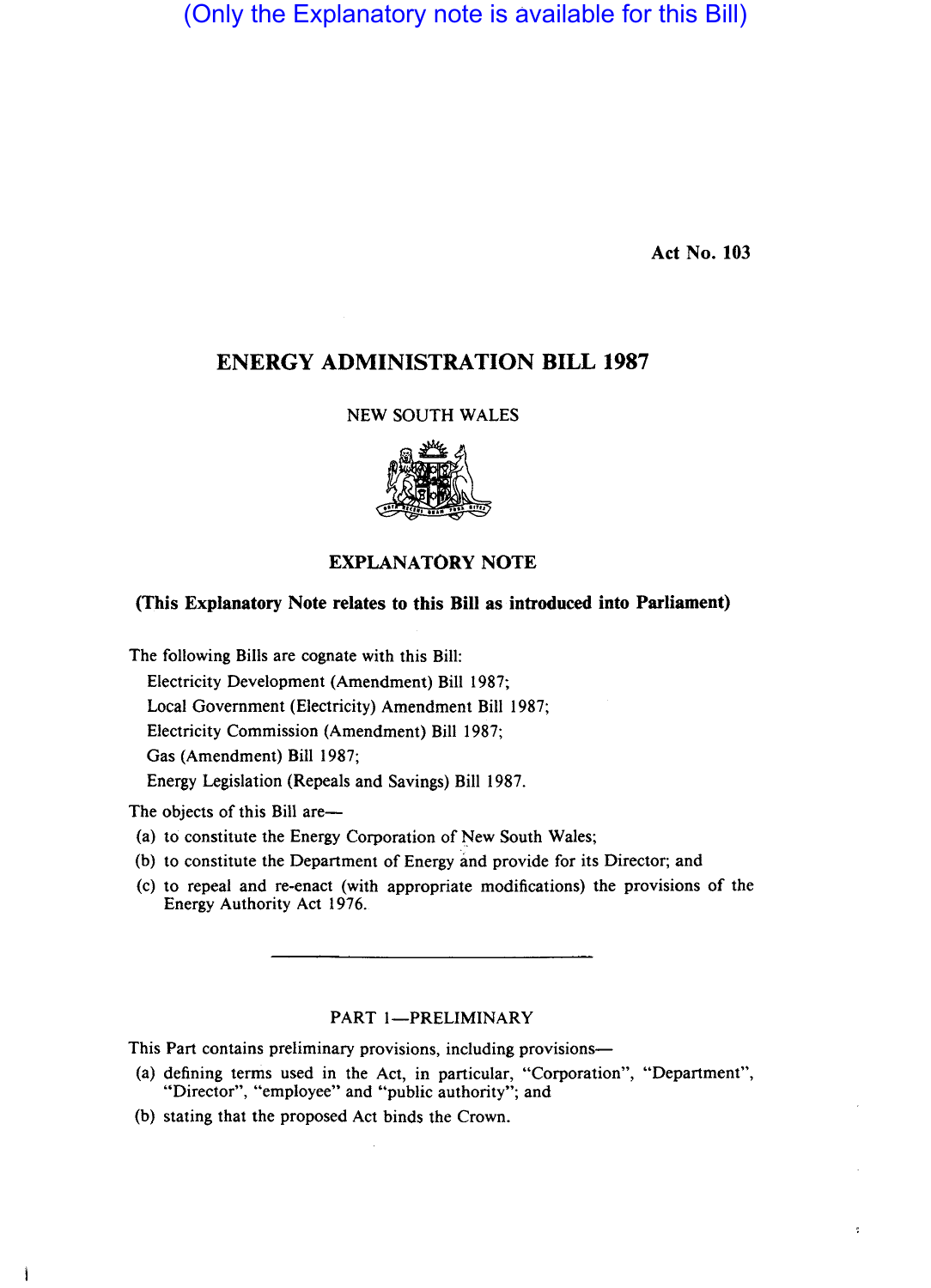Ĭ

## *Energy Administration 1987*

#### PART 2-OBJECTS

This Part sets out the objects of the proposed Act, including-

- (a) securing the best management of the supply and use of energy in the State; and
- (b) applying the State's energy resources, technologies and associated expertise to promote economic development and employment in the State,

as well as other objects relating to the efficiency and accountability of energy producers in the State.

#### PART 3-ADMINISTRATION

This Part constitutes the administrative framework of the proposed Act. It establishes-

- (a) a Department of Energy; and
- (b) the Energy Corporation of New South Wales.

The Director of the Department will manage the affairs of the Corporation and the Corporation will have power to use the staff of the Department or to employ people as employees or consultants. Committees to advise the Corporation may be established by the Director.

#### PART 4-FUNCTIONS OF THE CORPORATION

This Part-

- (a) sets out the general objects of the Corporation;
- (b) confers functions on the Corporation;
- (c) requires the Corporation to review plans and draft plans;
- (d) empowers the Corporation to acquire shares in companies having energy-related objects;
- (e) empowers the Corporation to acquire land by lease, purchase or exchange or by resumption;
- (f) enables the Corporation to accept gifts, bequests or devises;
- (g) prohibits the Corporation from dealing with or disposing of land except with the approval of the Minister;
- (h) empowers the Corporation to enter into contracts and to make agency agreements with public authorities; and
- (i) empowers the Corporation to enter into agreements with respect to the conduct of certain investigations, studies or research.

### PART 5-INQUIRIES

This Part-

(a) provides for the carrying out by the Corporation, at the Minister's direction, of an inquiry into any energy-related matter or plan or draft plan; and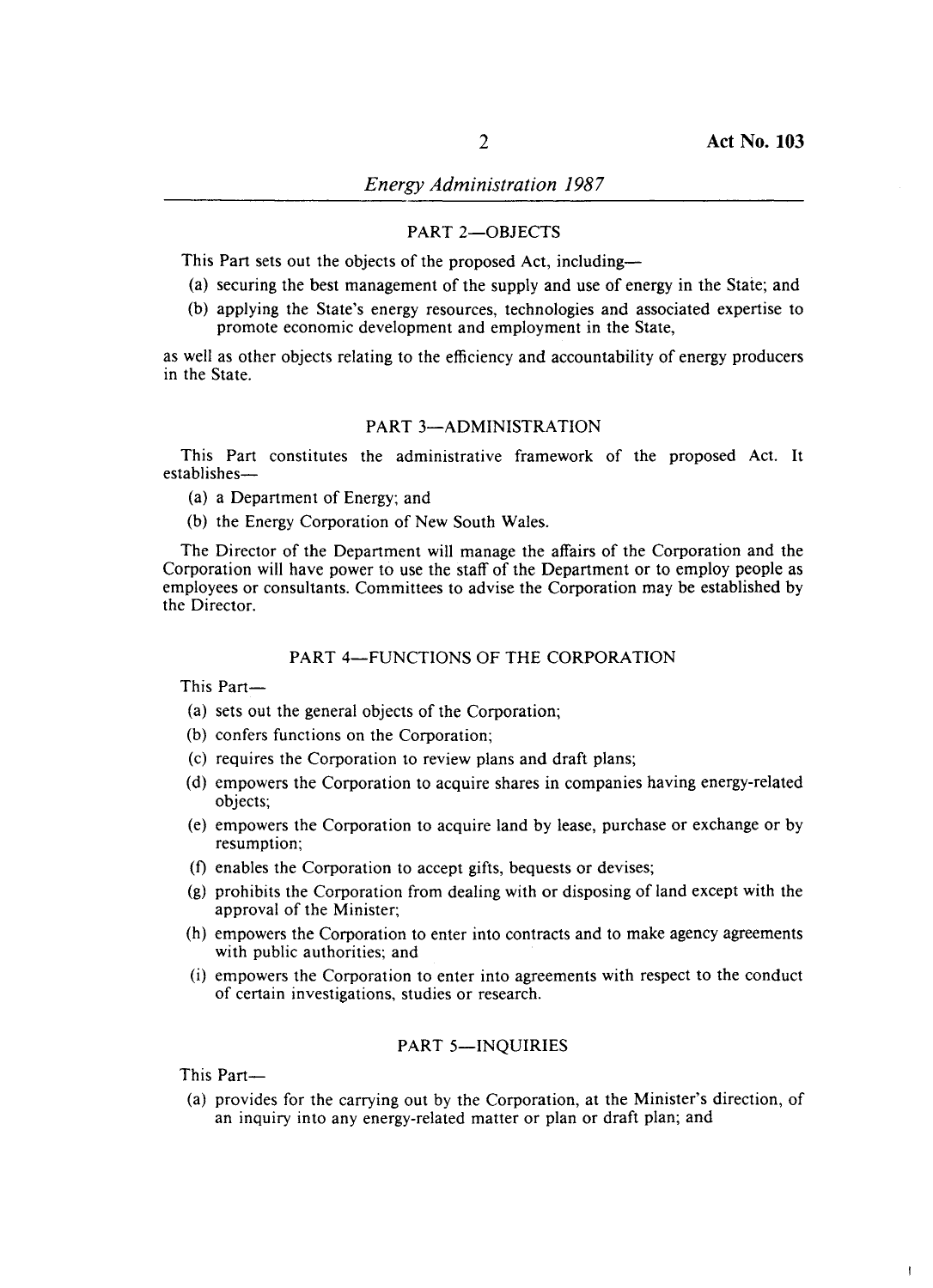(b) sets out procedures for the obtaining and giving of evidence for the purposes of such an inquiry.

### PART 6-EMERGENCY PROVISIONS

This Part-

- (a) enables a proclamation to be made by the Governor that a form of energy is a proclaimed form of energy; and
- (b) enables regulations to be made as to that form of energy (in particular as to its sale, supply and use) for the period that the proclamation is in force.

The Governor may also proclaim a state of emergency in relation to forms of energy or energy resources (other than gas or electricity) if the available supply is not sufficient for the reasonable requirements of the community. The Minister may make directions as to the form of energy for the period of the state of emergency.

The Part contains certain ancillary provisions, including-

- (a) provisions relating to the resolution of industrial matters;
- (b) penalty provisions;
- (c) provisions appointing inspectors and giving them functions for the purposes of the Part; and
- (d) a provision giving the Part effect despite any other Act, judgment, contract or agreement.

### PART 7-FINANCE

This Part establishes the Energy Administration Account.

#### PART 8-MISCELLANEOUS

This Part contains miscellaneous provisions, including-

- (a) regulation-making powers;
- (b) a power of entry for persons authorised by the Department or employees or officers of the Department;
- (c) provisions relating to the furnishing of information to the Corporation and the disclosure of information;
- (d) provision for authentication of the Corporation's documents;
- (e) provisions enabling the delegation of functions by the Corporation and the Director;
- (f) provisions relating to offences and penalties; and
- (g) provisions amending certain Acts.